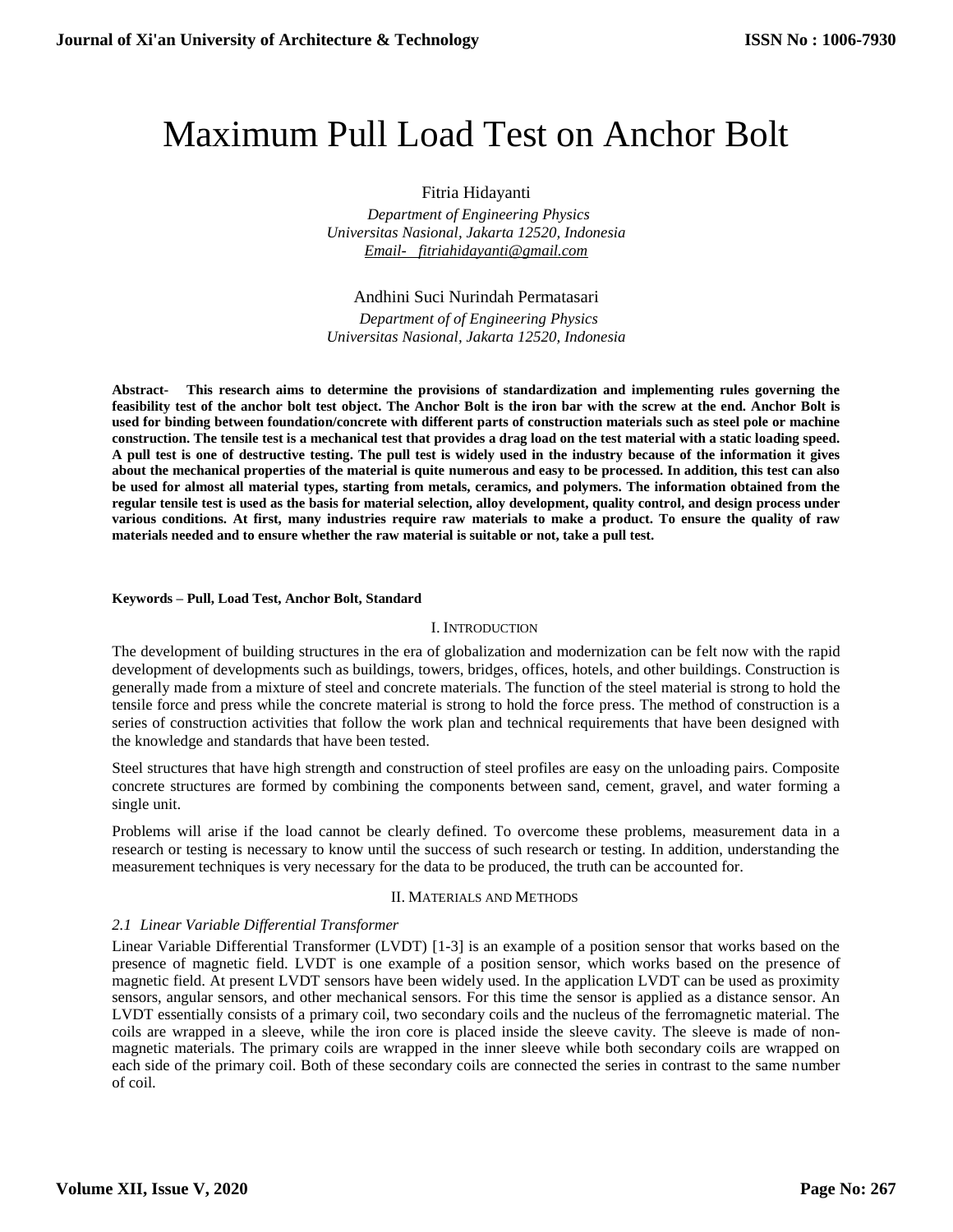

Figure 1. Schematic of LVDT

At the ends of the primary coil are given an excitation voltage that is alternating voltage (AC). The output of this sensor is taken from the ends of the secondary coil. The large output voltage of LVDT depends on the core position. At the time of the iron core position in the center, the electric Motion force induced by the secondary coil 1 and 2 is equally large. But since both secondary coils are linked series opposite then the output voltage will be equal to zero. If our iron core is sliding towards the left then the secondary coil 1 gets a higher flux density compared to the secondary coil 2. As a result, the electric motion induction force on the secondary coil 1 would be larger than the secondary coil 2. The resulting output voltage is the second voltage difference of the secondary coil.

The relationship between the output and the LVDT nuclei are linear at a certain distance interval. The connection between the output voltage U and the linear position of the iron is in the center of the sleeve, and not linear when the nucleus is at the edges of the sleeve. LVDT can be used to measure distance changes. For this purpose, we connect the LVDT core handle to the part that will be measured by movement.

#### *2.2 Measurement System*

Measuring is comparing parameters to an object measured against a standardized magnitude, while measurement is an attempt to obtain quantitative descriptive information from the physical and chemical variables of a measured substance. Generally, the measuring system can be divided into three stages.

1. Stage Detector-transducer/sensor

Transducer [4, 5] is a tool that can transform a physics effect into another useful physics effect and is largely transformed into an electrical signal because in this form the signal is easy to be processed. The main function of this phase is to detect or feel any physical magnitude changes to the object measured. This stage should be immune to other undesirable influences, e.g. style sensors should not be affected by acceleration or linear acceleration sensors, should not be altered by angular acceleration changes. But it's never been found to be ideal, a small change by that other variable is still acceptable as long as it's still within the allowable limitation. Examples: temperature sensors, force sensors, and pressure sensors.

2. Intermediate Stage/Signal Conditioning

The treatment done at this stage is usually filtration, reinforcement and transformation of the signal [6, 7]. The common function of this stage is to increase the signal ability to a level that activates the last stage. Equipment at this stage should be designed in such a way as to match the conditions between the first stage and the last stage. Examples: power supply, Wheatstone Bridge, operational amplifier, A/D and D/A converter.

3. Reading Stage (Data Acquisition)

This stage is a stage containing information in a level that can be censored by humans and/or control devices [8-10]. For example, data logger and oscilloscope. If the output is expected to be read by humans.

- Relative movements, e.g. scale indicator needles or wave movements on the oscilloscope.
- Digital, this form represents figures, such as Digital thermometer.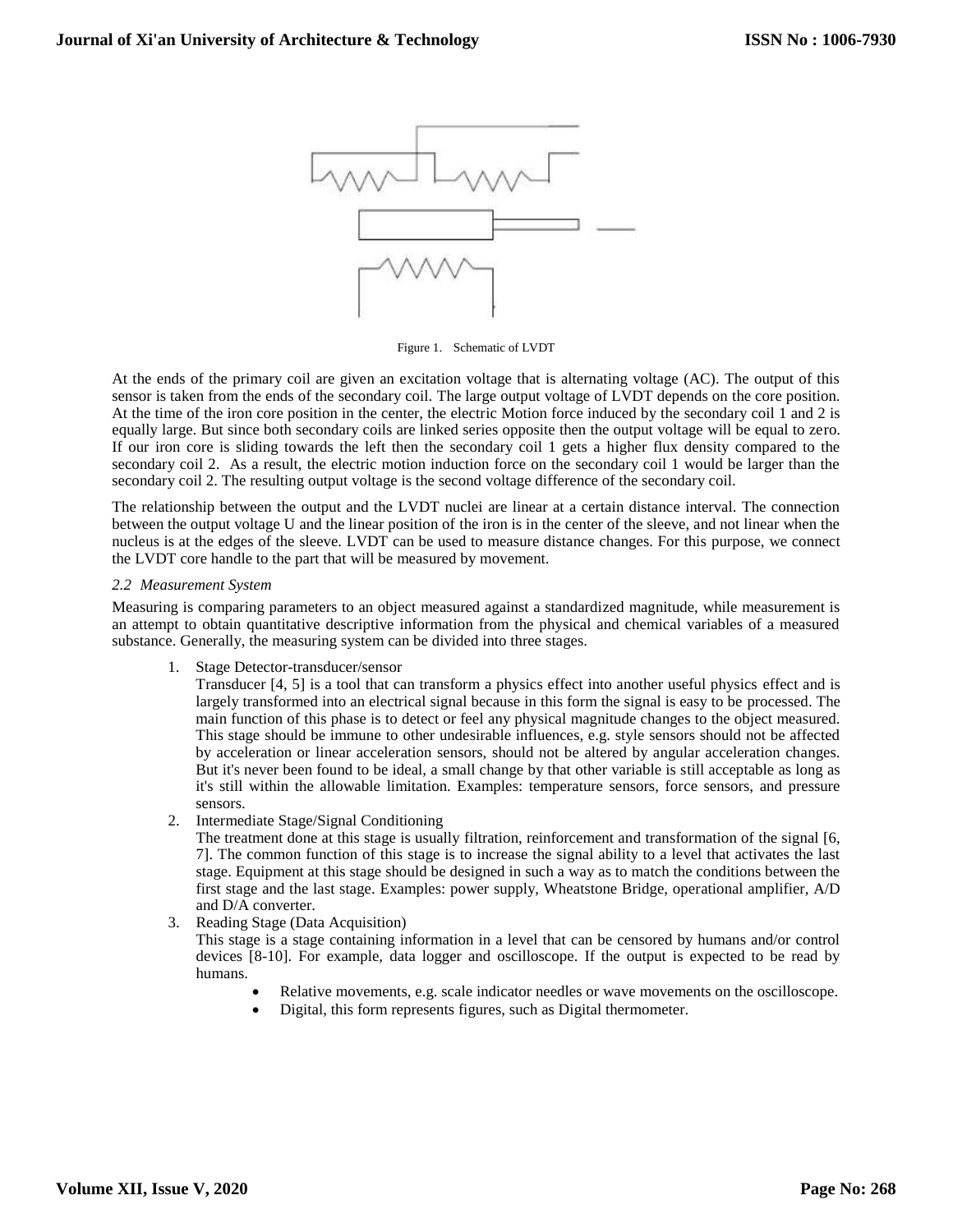

Figure 2. Block Diagram of the Measurement System

# *2.3 Measurement Error*

In reality, there are no measurements that produce perfect accuracy because each measurement process is not detached from the error. This can be seen from the difference between the value of measured result and calculation. However, to produce a measurement value close to the value is actually worth noting the factors that can cause irregularities or errors in the measurement so that the measurement results do not deviate far from the actual value (still within the permissible tolerance limit). The type in error measurement can be divided into three.

# 1. Gross error

This type of error is very fatal so the consequences of measurements must be repeated. An example of this error is the contamination of the reagent used, the equipment that is completely damaged, the samples are wasted, and others. The indications of this error are quite obvious from the very distorted image of the data, the data can not provide a clear pattern, and a very low level of remanufacturibility.

2. Random error

This type of error is a form of error that causes the outcome of a loop to be relatively different from each other where the individual results are around the average price. This error gives effect to the level of accuracy and ability to be repeated (reproducible). This error is inevitable can only be reduced with caution and concentration in work.

## 3. Systematic error

A systematic error is a type of error that causes all data results to be incorrect with a resemblance. This can be solved by:

- Standardization procedures
- Material standardization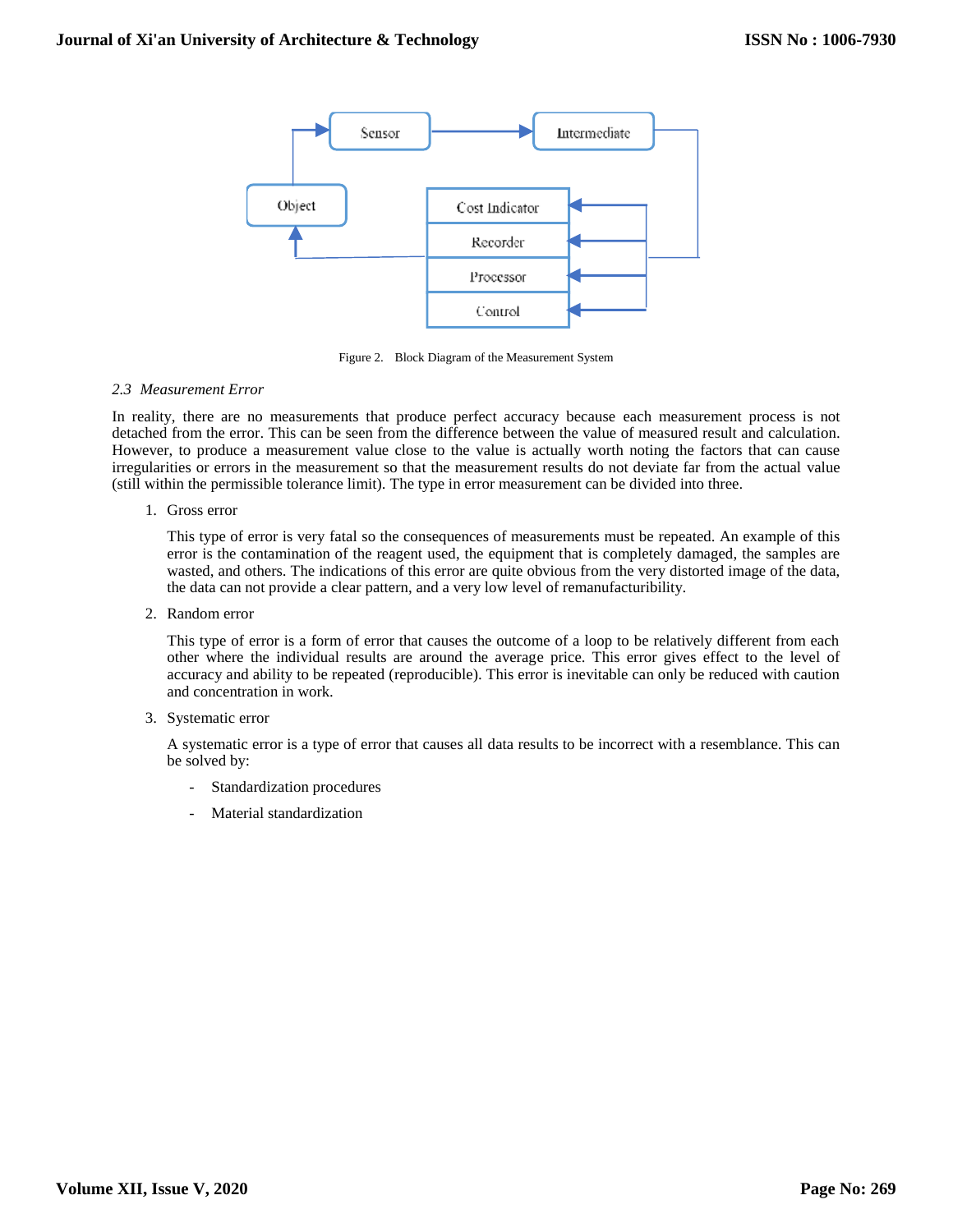## III. RESULTS AND DISCUSSSION

#### *3.1 Measurement on anchor bolt*

The initial stage is to test the anchor bolt [11-13] by measuring the length of the outer diameter and inner diameter/screw on the anchor bolt using the digital wheeling term.



Figure 3. Outer diameter measurement on anchor bolt



Figure 4. Inner diameter/threaded measurements of anchor bolt

# *3.2 Application of LVDT*

In the maximum load measurement on anchor bolt performed LVDT forging [14] at the point where an actuator works to pull a load of anchor bolt to know how big the engine steps. These results can be seen in the image below.



Figure 5. Position of LVDT placement on RH-Z machine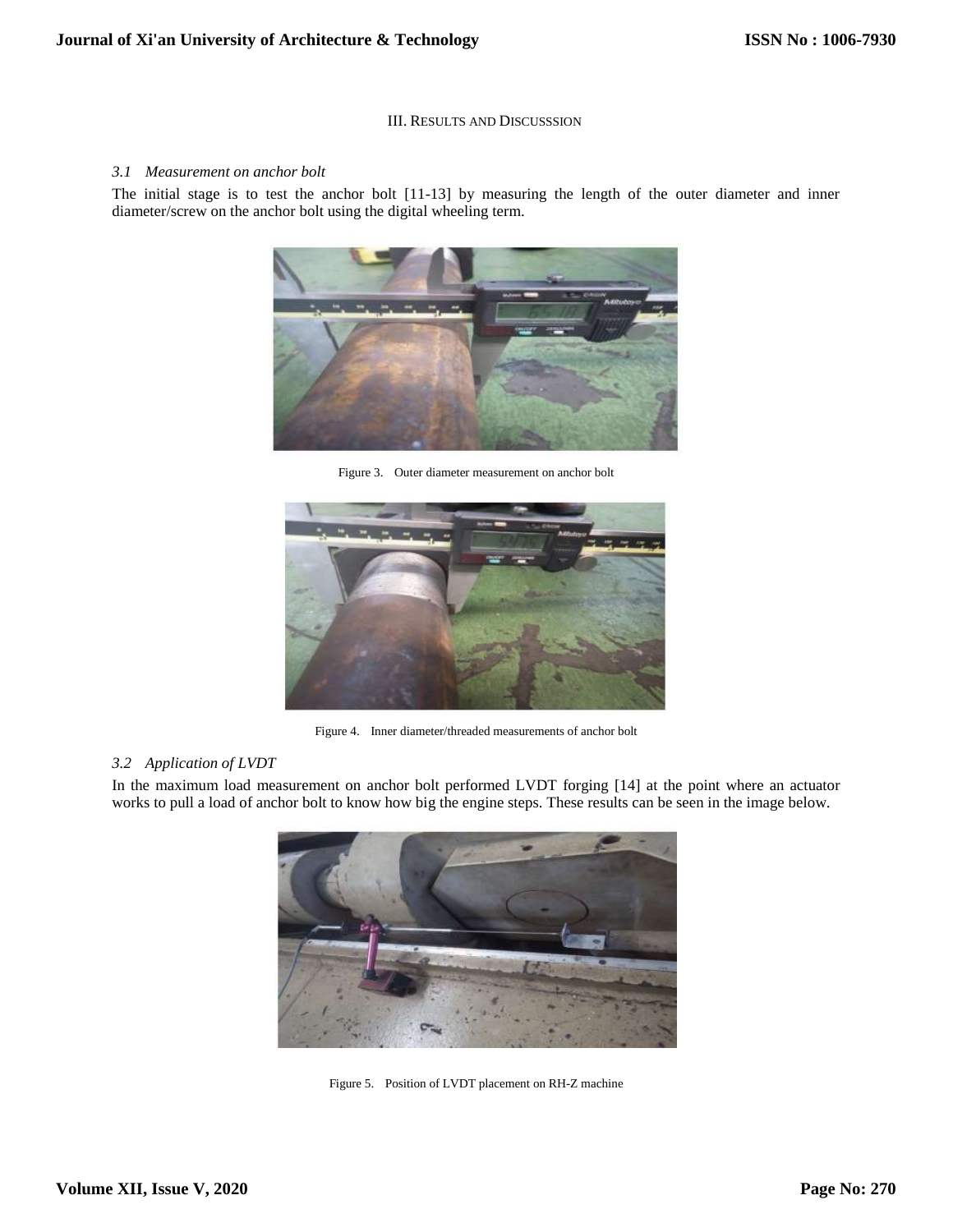

Figure 6. Position of (1) LVDT (2) anchor bolt



Figure 7. Anchor Bolt Test Objects



Figure 8. Position of Anchor Bolt Placement on RH-Z Machine of Top View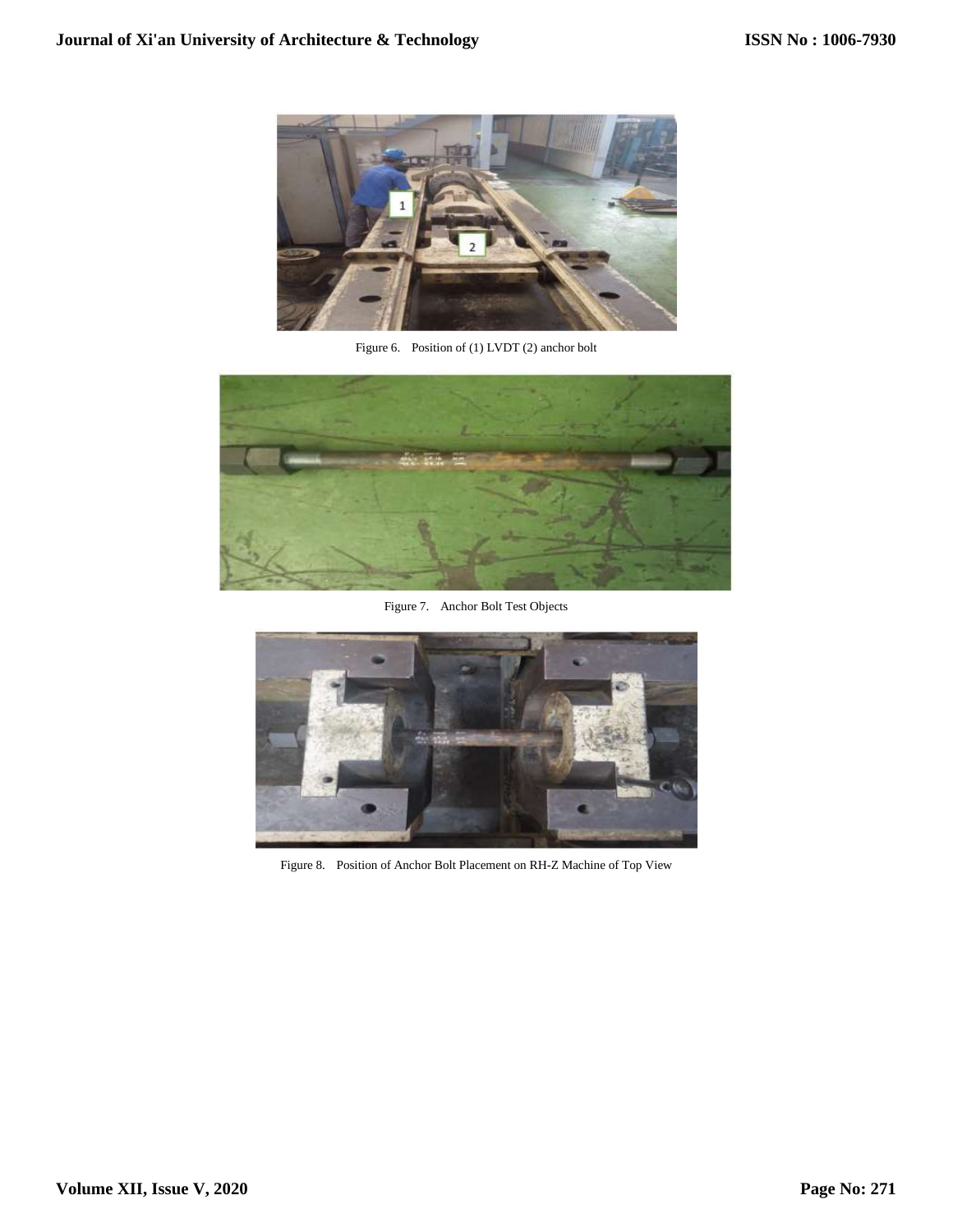

Figure 9. X-Y Recorder and KWS 3073 Amplifier

# *3.3 Maximum Load Testing on Anchor Bolt*

The test bolt is done in a stasics, with the assay being placed on the test machine with the position as in the test setup in Figure 8. Then the style is gradually generated from 0 kN until it reaches its maximum pull load. During the loading, the magnitude and steps of the machine are recorded using the X-Y Recorder [15]. The style of the tensile load (kN) and the engine step (mm) are indicated on the test curve or chart.



Figure 10. A Static Pull Testing Scheme of Anchor Bolt in RHZ Test Machines

# *3.4 Maximum Load Measurement on Anchor Bolt*

The purpose of this test is to know the magnitude of the melting voltage and strong tensile steel, and to find out the mechanical strength of the anchor bolt and the screw forces when receiving the maximum static pull load. One unit of Anchor Bolt with dimension length 1000 mm with rod diameter 65.18 mm and screw diameter in 59.75 mm. The maximum load measurement on Anchor Bolt is shown in the graphs and table below.

| Pull Load in Area A<br>(kN) | <b>Machine Step</b><br>(mm) | <b>Remarks</b>             |
|-----------------------------|-----------------------------|----------------------------|
|                             |                             |                            |
| 132.32                      | 10.4                        |                            |
| 644.53                      | 12.49                       | Test objects still elastic |
| 1523.44                     | 15.31                       |                            |
| 1661.62                     | 16.0                        |                            |
| 1890                        | 17.10                       |                            |

|  | Table -1 Measurement Result in Area A |  |  |
|--|---------------------------------------|--|--|
|--|---------------------------------------|--|--|

.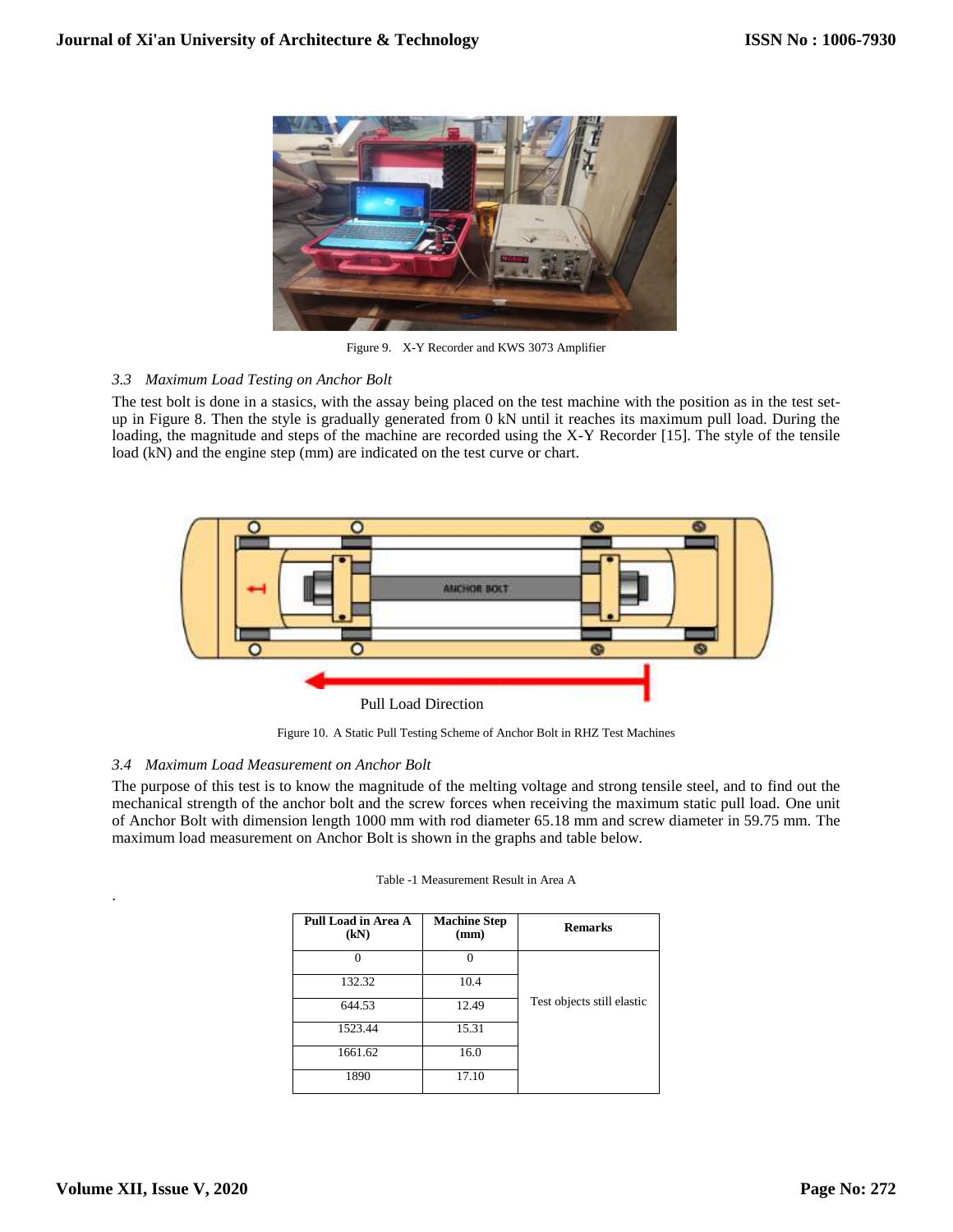| Pull Load in Area B<br>(kN) | <b>Machine Step</b><br>(mm) | <b>Remarks</b>           |
|-----------------------------|-----------------------------|--------------------------|
| 1891.85                     | 17.94                       |                          |
| 2030.27                     | 19.67                       |                          |
| 2031.25                     | 19.81                       | Test objects start yield |
| 2030.27                     | 19.81                       |                          |
| 2031.25                     | 20.00                       |                          |
| 2032.23                     | 20.07                       |                          |

| Table -2. Measurement Result in Area B |  |
|----------------------------------------|--|
|----------------------------------------|--|

| Table -3. Measurement Result in Area C |
|----------------------------------------|
|----------------------------------------|

| Pull Load in Area C<br>'kΝ | <b>Machine Step</b><br>$(\mathbf{mm})$ | <b>Remarks</b>                                    |
|----------------------------|----------------------------------------|---------------------------------------------------|
| 2063.48                    | 23.95                                  | Test objects broken on screw<br>parts (Figure 12) |



Figure 11. Testing Result in Area A, B and C



Figure 12. Test Result of Anchor Bolt

From the measurement results, Area A is an elastic area characterized by a linear straight line, on this area the material is still elastic. Area B, in this area the material has undergone permanent deformation, and the C area of the test object has suffered damage to the connection screw. In general, the maximum voltage that can be used is 75% from maximum voltage. In this case the maximum voltage in question is the initial voltage of the test object suffered damage that is in the tensile force 2063.48 kN with the engine step 23.95 mm. The maximum permit voltage in use